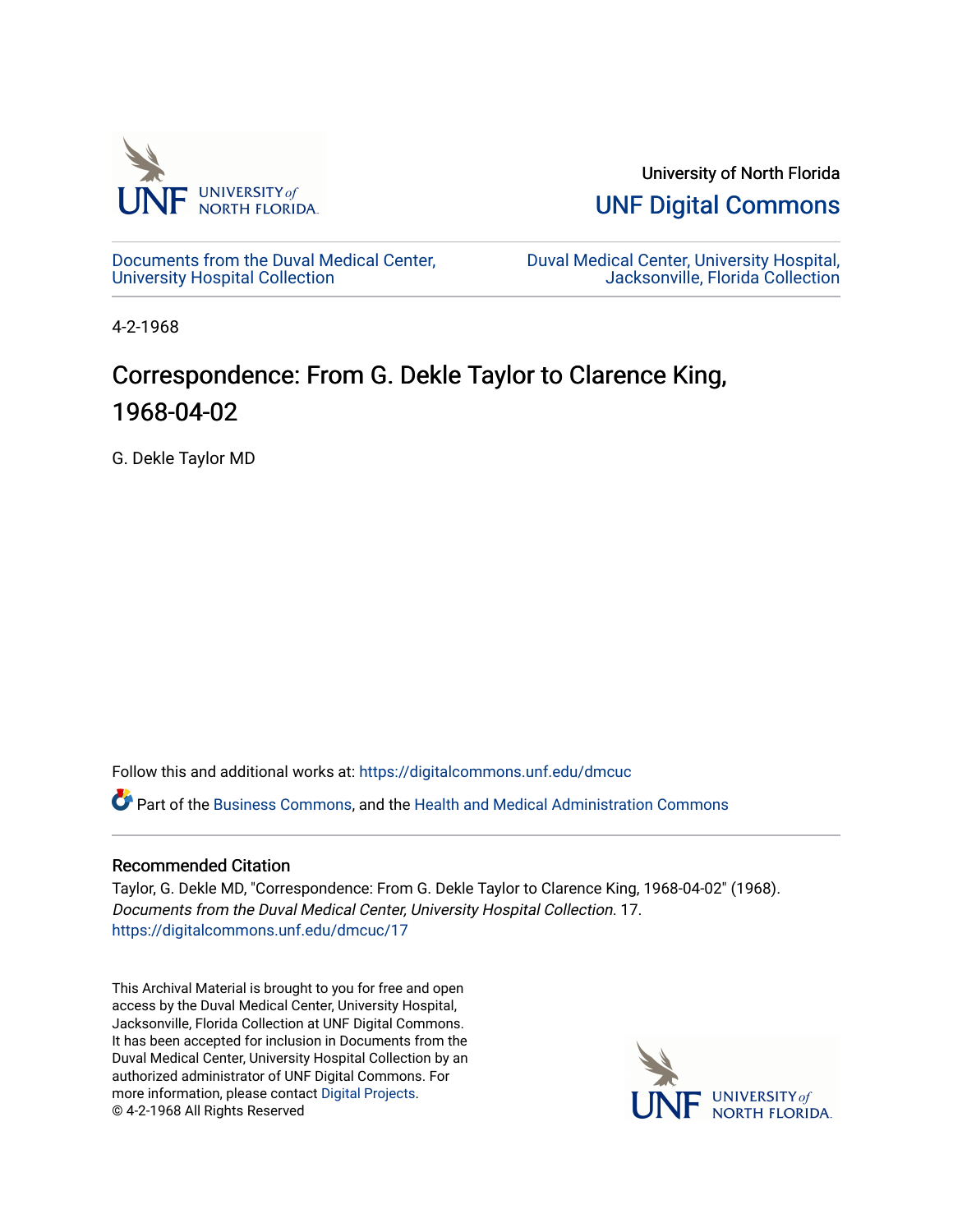April 2, 1968

Mr. Clarence King Chairman Duval County Hospital Authority 1604 Gulf Tower Jacksonville, Florida

Dear Mr. King:

The Ad Hoc Committee for the Improvement of Duval Medical Center met on March 26, 1968 at the Duval Medical Center. The following recommendations were approved:

- $1.$ This committee recommend to the Hospital Authority that an outside industrial consulting firm be hired to analyze the financial as well as other problems concerned with Duval Medical Center and to make firm suggestions.
- $2.$ The salaries of full-time men must be budgeted by the Hospital Authority on a realistic basis and not become dependent upon nebulous outside sources.
- There must be an immediate re-evaluation of beds.  $3.$ allocation by services, geared to the educational programs planned.
- $4.$ Request the Hospital Authority to get Urban Renewal to acquire property surrounding the hospital complex..

 $5.$ Request the Hospital Authority to: a) widen 8th Street. b) acquire the grounds up to the expressway.

- The present Public Relations set-up is admirable, but  $6.$ should be strenghtened and made full-time.
- $7.$ This group backs, with enthusiasm, the activities of the Hospital Authority in negotiations with the Civil Service Board. The attitudes of the Hospital Authority have the complete endorsement of this group.